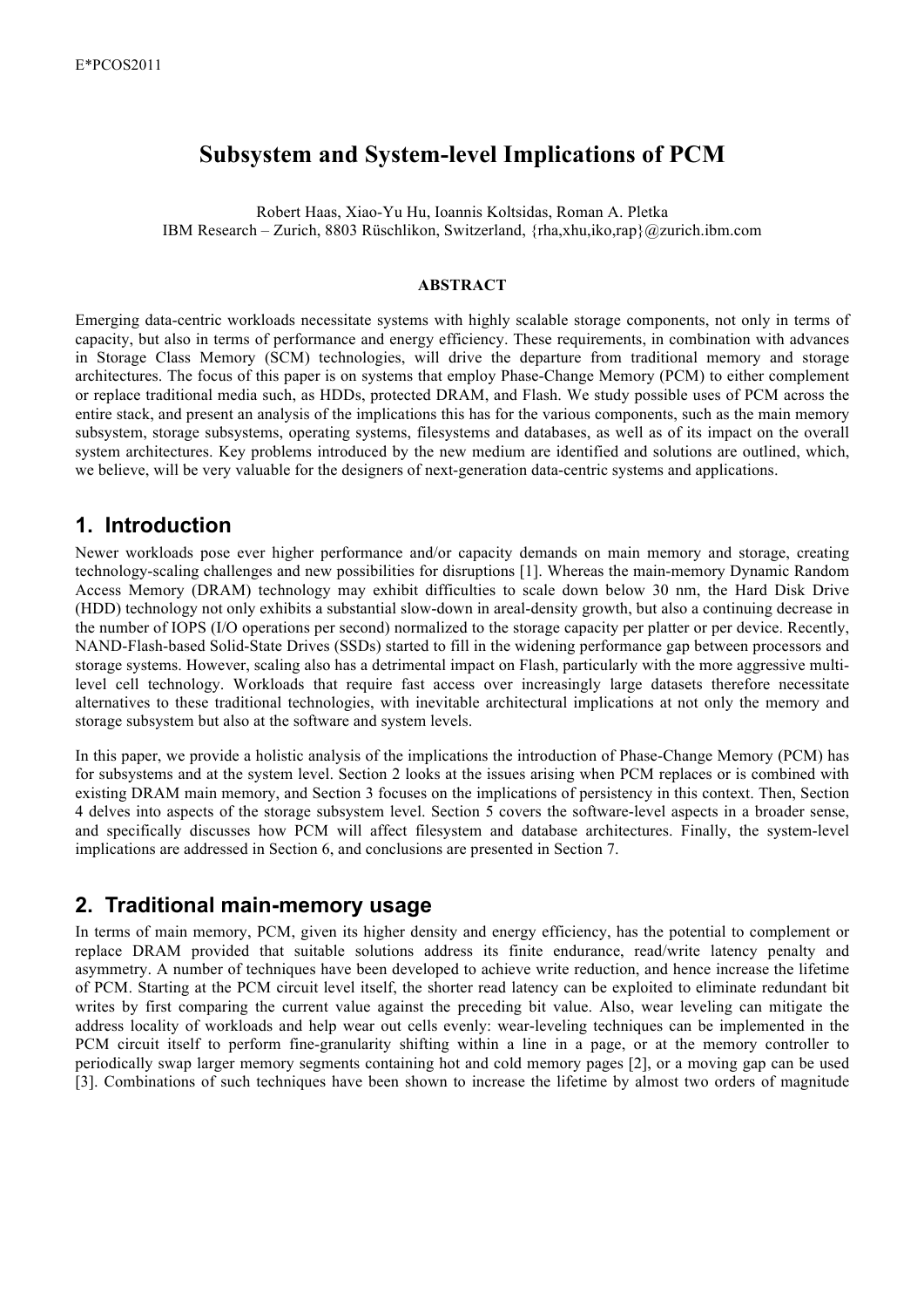using a typical benchmarking program directly accessing PCM as main memory and assuming that the technology can sustain  $10^8$  rewrite cycles [2].

In addition, the main memory can be made hybrid by placing a DRAM buffer in front of PCM to reduce the number of writes to PCM. The memory controller uses the DRAM buffer as a hardware cache to perform intelligent write scheduling to PCM as well as to write only the data in a cached page that has been modified. By combining such techniques the lifetime of hybrid architectures could be extended by a factor of three with only a small hardware overhead [4].

All the above write-reduction schemes also contribute to reducing access contention due to the read/write asymmetry of PCM. However, because the write latency is typically four times higher than the read latency, an incoming read request may still be unacceptably delayed by an on-going write operation to the same PCM memory bank. This is addressed by the preemption of write operations to expedite reads, as is done by adaptive write cancellation and Multi-Level Cell (MLC) write pausing schemes [5]. The drawback of those schemes is that they increase the complexity of the memory controller because of the large queue of write requests.

Given the widening speed gap between CPU and DRAM, PCM should not aggravate performance issues even if it enables density scaling. Hybrid schemes that can hide the performance penalty of PCM are of course one solution, but simulations have also shown that the use of narrower buffers in PCM and other architectural optimizations can lead to similar performance levels with Single-Level Cell (SLC) PCM as those of DRAM in terms of application delay [6]. Given that MLC PCM significantly increases the read and write latency while boosting capacity, shifting the operation mode of cells between single-level and multi-level operation based on the actual memory capacity demand at runtime can achieve a dynamic trade-off between latency and density, but requires both hardware and OS support to dynamically adapt the memory capacity [7].

## **3. Persistent main-memory usage**

An even more disruptive characteristic than the density scaling is the *persistency* of PCM. High-performance access to persistent data can not only accelerate systems significantly (e.g., boot process, hibernation, and writing of application data and file-system check-pointing), but also render them more reliable. Enterprise systems already protect some of their DRAM memory content against power failures with *protected memory* based on battery-backed, Flash-backed, or disk-backed mechanisms. One approach is to let applications access a protected memory region through specific APIs to store their data structures [8],[9]. In case of power failure, applications reconstruct their state from those protected data structures, whereas the content in the unprotected region is lost. In a more comprehensive approach, not only application data, but the entire OS is located in protected memory so that upon a normal shutdown or a power failure, processor caches must be flushed and additional information (i.e., processor registers) must be written back into protected memory. This process is similar to hibernating using a disk. A special boot procedure then has to restore registers before normal operation can be resumed. However, similarly to a corrupted filesystem, where special off-line tools are required to regain a consistent state, starting such a system from its protected main memory cannot fix potential memory leaks, invalid pointers, or locking violations. In these cases, the protected main-memory content must be discarded, and a reboot from disk must be done, resulting in a potential data loss. Similarly, with a PCM-only main memory, the discard operation would require resetting some regions of the PCM. The advantage of a PCMbased main memory is that, in contrast to traditional protected memory mechanisms, which only scale with the DRAM size, it does not have this limitation.

A drawback of a persistent main memory is that typical optimizations of memory accesses from the processor may cause a reordering of a group of writes and thus leave the system in an inconsistent state if the system stops before all writes complete. Hence suitable solutions for updating non-volatile data structures are required to not only guarantee *durability*, i.e., ensuring that all writes reached persistent memory, but also *consistency*, in the sense that a group of write operations is performed atomically and that the ordering between certain writes is preserved. In systems without protected main memory, this has been solved by using synchronous writes or by committing grouped writes directly to a storage device together. Especially ungrouped synchronous writes to HDD are detrimental to system performance; this is not the case on PCM where small writes incur low latency. Therefore, PCM has the capability to accelerate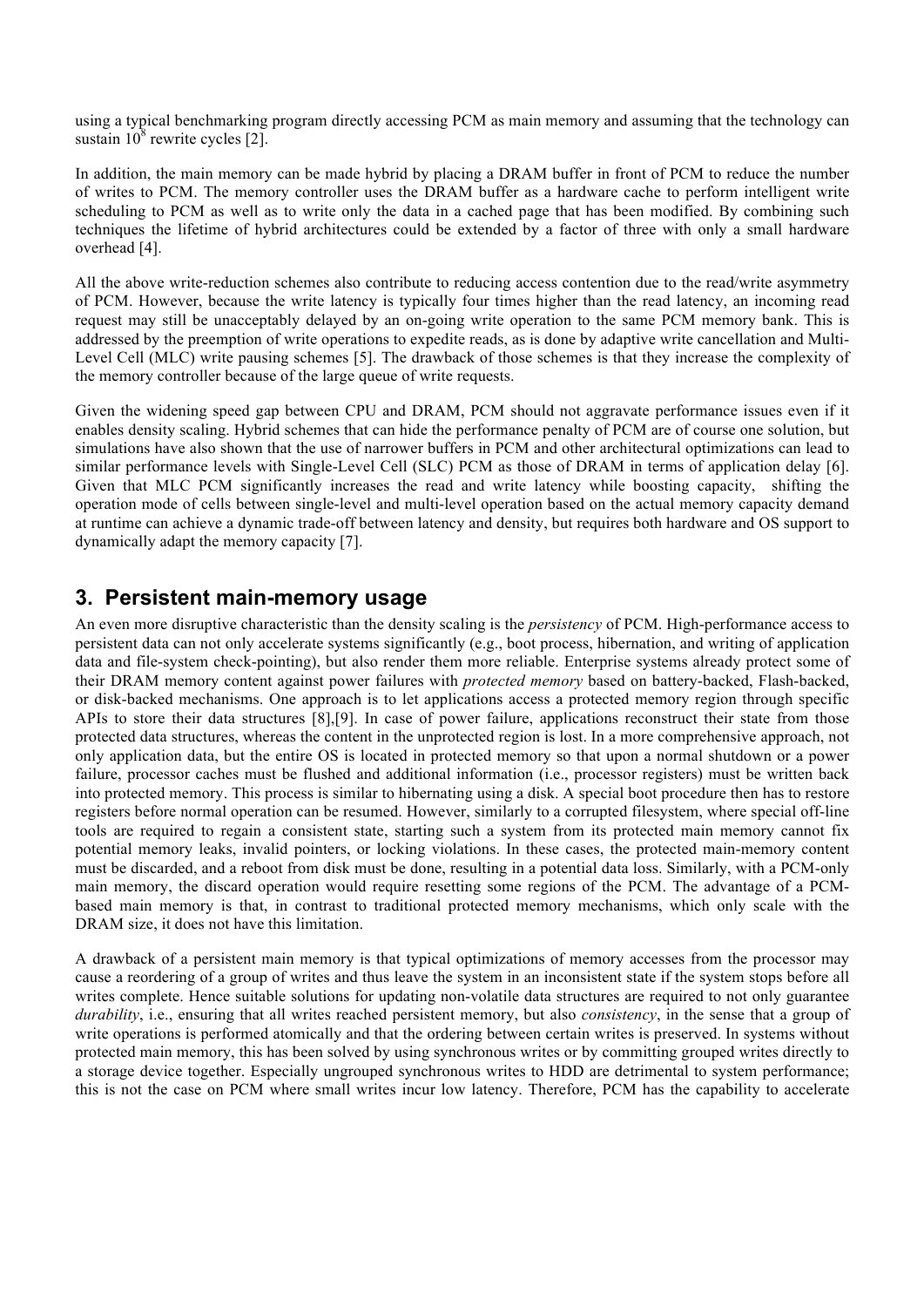system performance with synchronous writes independent of whether they are grouped or not. Many concepts that provide consistency exist, e.g., buffer cache in file systems, persistence interfaces such as the Java Persistence API [9] or RVM [8], databases, transactional memory [10], or persistent key value stores. All of them have been optimized to bring data into an appropriate format (e.g., inodes, files, or serialized objects) for disk-based storage systems and to schedule I/Os according to the characteristics of block-based disk storage. For all these concepts, the means to guarantee consistency are log structures or copy-on-write operations [11]. These concepts may also be used with persistent main memory. For instance, fine-grained updates with copy-on-write have been proposed in BPFS [12] at the cost of additional hardware primitives for atomic updates. BPFS shows how an interface built on top of storage devices can be re-implemented on persistent main memory.

Consistency guarantees in main memory have also been addressed using transactional memory (TM) [10]. As committing transactions to persistent storage can be delayed or not done at all, TM only provides persistency as long as a clean shutdown can be guaranteed. A transaction keeps modified data in a log-like dedicated write set until it is committed successfully and changes are made visible. Otherwise, the transaction is aborted by restoring the initial state. The programmer can simply mark the code section to be executed atomically accordingly. The combination of PCM and a TM would augment the system durability ideally. In [13] it was shown that such a combination can be achieved with limited overhead on top of Flash.

Another challenge arises from combining volatile and persistent main memory: References to and from data structures in non-volatile memory have to be handled with care. Any reference in volatile memory to an object in non-volatile memory might cause a memory leak after a power failure. Similarly, data loss can result from references in nonvolatile data structures to objects in volatile memory. Even references between two distinct non-volatile memory regions are critical because one of the regions might not be accessible after a failure. Although current compilers do not yet make such checks, libraries to perform such checks at run time exist [14].

Persistency may require the use of encryption of main memory. Storage systems use block cipher modes to encrypt sectors using a single key, and tweakable modes even allow encryption of large numbers of blocks with the same key. Byte-addressable persistent memory conflicts with the fixed sector sizes of those encryption modes: Although the encryption block size is rather small (up to 32 bytes), the block cipher mode chains all blocks in a sector so that an entire sector must be decrypted and re-encrypted even if only a single word has been modified. This can be addressed by a hybrid DRAM-PCM memory in which DRAM is used as a byte-addressable cache in front of page-based PCM.

## **4. Storage subsystem usage**

Existing storage architectures cannot fully benefit from the low-latency and byte-addressability characteristics of PCM. The high latency of the I/O bus and the use of traditional block-based interfaces prevent the execution of reads and writes at word granularity and low latency. Even high-performance I/O buses, such as PCI-e, are not suitable as they are primarily designed for bulk data transfers [12]. As discussed above, exploiting the full benefits of PCM requires that the CPU can access it directly with common load and store commands over the memory bus.

Nevertheless, attaching persistent low-latency memories to the I/O bus is attractive for at least three reasons. Firstly, the latency and endurance characteristics of PCM are orders of magnitude better than those of any other type of nonvolatile memory currently in use (with the exception of battery-backed DRAM) and can still be leveraged despite the performance limitations of the I/O bus. Secondly, integrating PCM on the memory bus will require extensive hardware and software changes, with the risk of incurring more subtle performance bottlenecks, such as lock contention in kernel data structures associated with serving I/O requests. Therefore, leveraging PCM in the storage hierarchy is a more immediate path towards supporting increasingly demanding workloads. Thirdly, similarly to HDDs, aggregating pools of PCM storage in network-attached storage controllers has very desirable reliability, availability, serviceability and fault-tolerance benefits, which will drive the adoption of storage-attached PCM in enterprise environments.

Storage architectures increasingly leverage heterogeneous technologies such as Flash, HDDs, and tape to sustain the combined performance and capacity growth, similarly to multi-level and hybrid memory architectures. Given the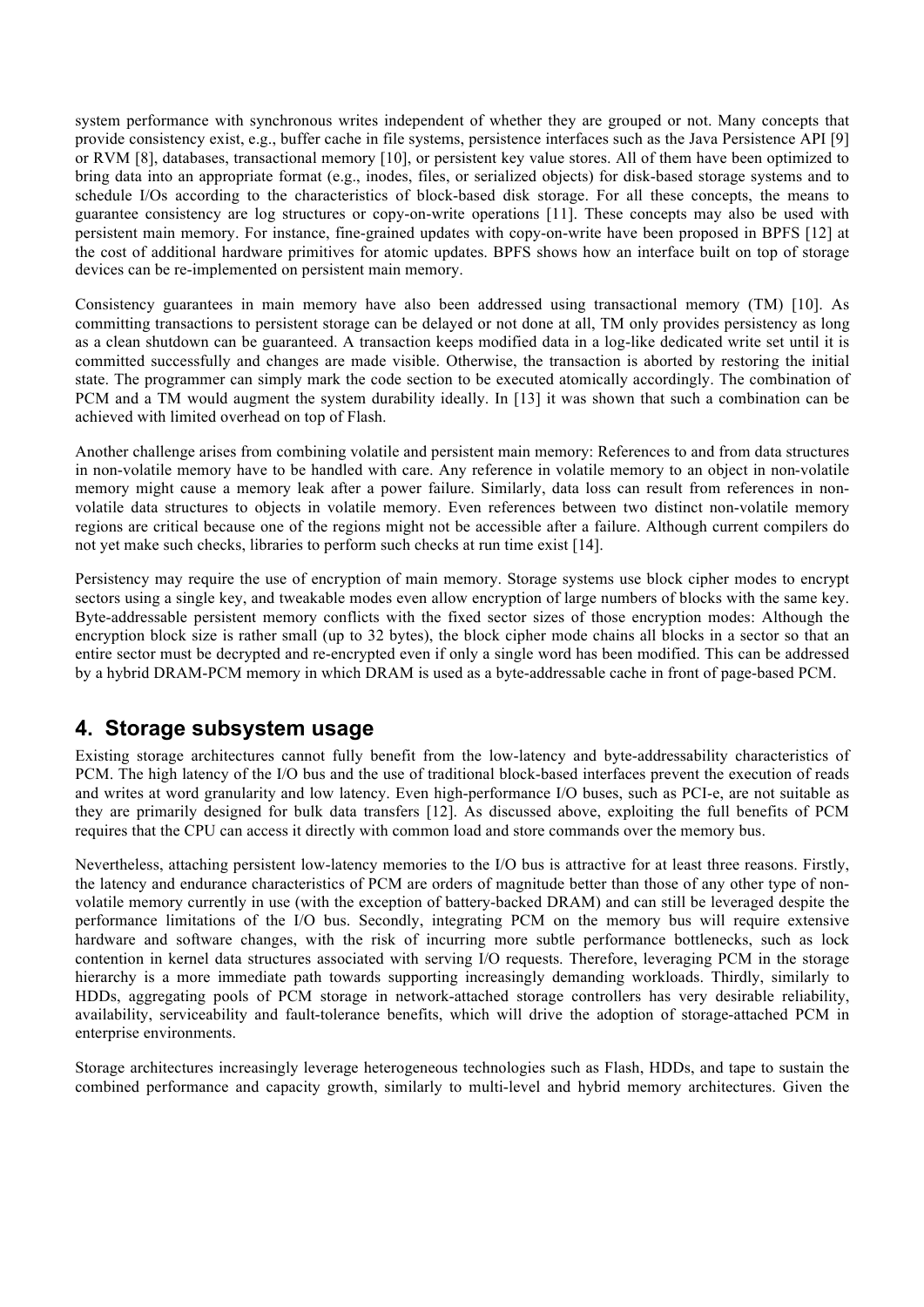significantly higher endurance and performance of PCM as compared to Flash, the shift towards PCM will be determined by the availability of high-density and low-cost chips. Until sufficient such chips are available, storage subsystems can already make use of hybrid devices: Flash memory can be used as the permanent storage for data, whereas PCM is used to store logical-to-physical address mappings and other metadata. For these purposes, the byte addressability of PCM may even be an additional advantage [15]. The PCM portion of the device can also be used to absorb writes, either as a low-latency, update-in-place write cache in front of the Flash memory or for logging small updates to Flash pages, effectively reducing the write amplification in Flash. As a result, the lifetime of the Flash device is extended because most writes are being absorbed in PCM. Of course, this requires careful design to ensure that in such a device PCM will not wear out faster than Flash does.

# **5. Software-level usage**

The I/O software stack of current systems, including operating system I/O schedulers, device drivers, filesystems and database storage engines, has been designed and optimized to accommodate the millisecond-range seek times of HDDs. A performance improvement of almost two orders of magnitude over HDDs can be achieved thanks to the byte addressability of PCM; however, new bottlenecks will be incurred because of inefficiencies and overheads in the current stack that were previously hidden by the high latency of HDDs [16]. For instance, about 20,000 instructions are required to issue and complete a typical 4 kB I/O request in Linux. When using a PCM-based storage device instead of HDDs, this overhead accounts for more than 60% of the total latency per request. A significant amount of the latency can be saved by completely bypassing the I/O scheduler of the OS and by removing certain locking structures in the kernel and re-implementing others as lock-free data structures, so that many threads can serve interrupts in parallel. Of course, a system could completely avoid relying on interrupts for I/O by allowing threads to spin in busy-loop instead of sleeping, thus saving the latency of context switching. Although this technique can reduce latency, it entails a significant increase in CPU utilization, and thus may only be suitable for very small requests [16].

The main mechanisms to organize and store data persistently are filesystems and databases, operating directly on top of the I/O stack. Similarly to hybrid memory and storage subsystems, filesystems can take direct advantage of PCM, possibly in combination with Flash and HDDs, either for their metadata or the data itself.

PCM will be particularly suitable for filesystem metadata for three reasons. Firstly, accesses to filesystem metadata typically follow random-like patterns, and with PCM the latency of random accesses for both reads and writes is lower than with either Flash or HDDs. Secondly, the byte addressability of PCM allows metadata updates at word granularity, resulting in less bandwidth consumption and fewer writes, provided a suitable interface is used instead of the block-based interface (typically employing 512 B or 4 kB blocks). Thirdly, the non-volatility of PCM ensures that modifications to metadata are durable once the CPU cache has been flushed. Thereby, filesystem metadata does not need to occupy precious DRAM buffers, even though parts of it may be cached in-memory for better performance and longer PCM lifetime [17], [12]. In particular, PCM can be used to support metadata for log-structured filesystems tailored specifically for Flash-based devices: such filesystems suffer from a large DRAM memory footprint for metadata and long mounting times, as the entire metadata has to be read from Flash to reconstruct the in-memory metadata image upon mount. By separating the metadata from the data and maintaining the former on PCM, both drawbacks are overcome, making scalable filesystems on hybrid storage possible [17], [18].

PCM is clearly also suitable for filesystem data, especially with short reads and writes, for the same reasons as above: Whereas traditional filesystems employ a large block size and large I/O requests to amortize the cost of accessing the HDD over a large amount of data, a PCM-aware filesystem only needs to issue small requests. Most importantly, by departing from traditional filesystems that rely either on write-ahead logging (journaling) or on copy-on-write (shadow paging) techniques to guarantee consistency, a PCM-based filesystem can achieve consistency without writing metadata out of place. Instead, small, atomic, in-place metadata updates can be used to only touch the modified blocks of a file tree, thereby avoiding the copying of metadata that did not change. Such atomic operations to PCM can be implemented using hardware for 8-byte atomic write support [12].

Instead of offering a filesystem interface to persistent storage, PCM-equipped systems can provide a memory allocation interface to applications, such as a fully persistent heap where persistent objects can be allocated and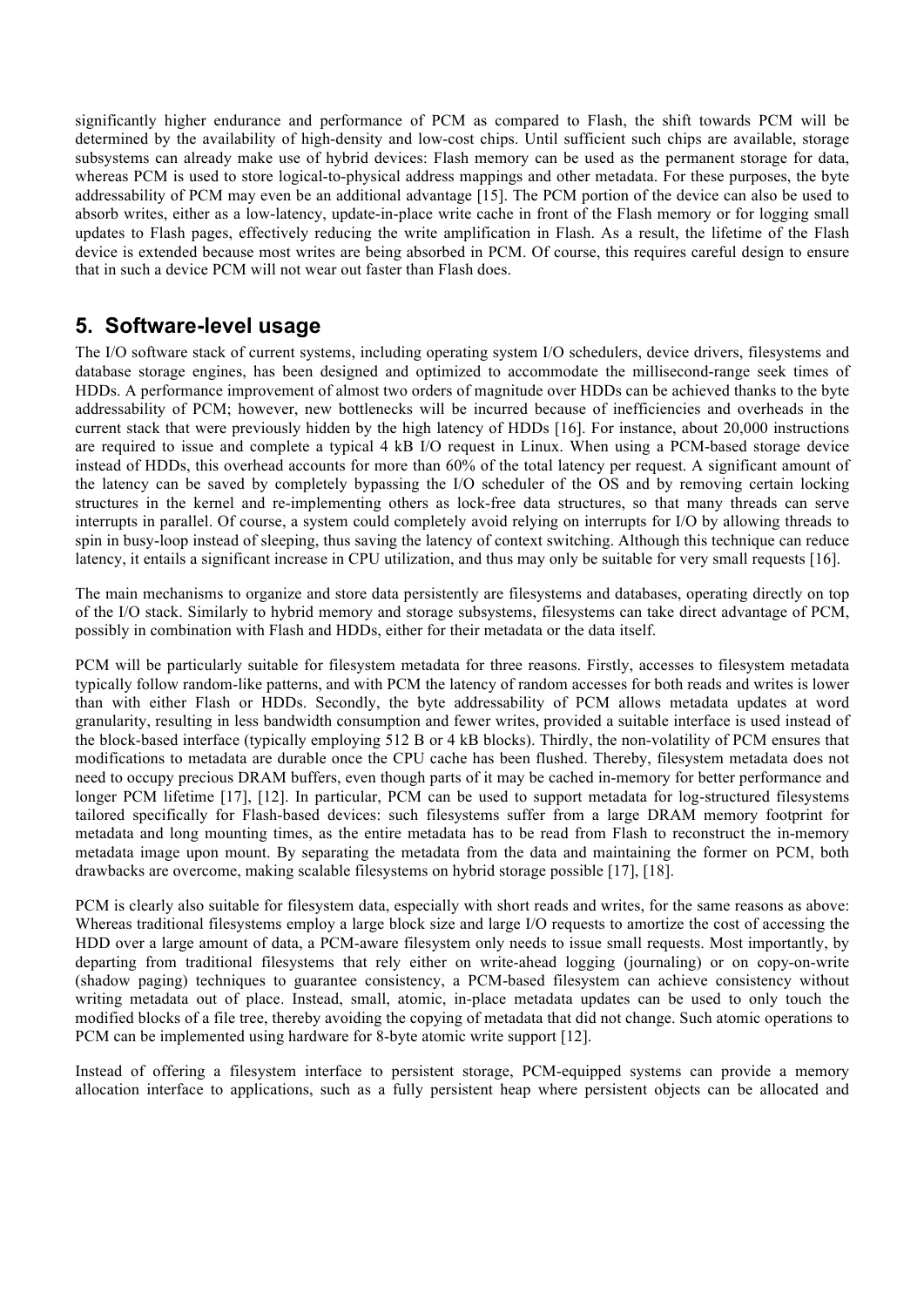manipulated directly on PCM, using system calls similar to malloc() and free() to (de)allocate persistent memory [14]. The advantage of this approach is that it eliminates the overhead of the I/O stack and the filesystem, while allowing applications to maintain their internal data representation persistently without the need to transform it to serialized formats, such as files. The disadvantage, of course, is that current applications would have to be re-written, losing the backwards compatibility ensured by a file-based interface. For instance, an application upgrade would require to clearly distinguish between data structures being utilized in the new version (either unchanged or converted) and those requiring re-initialization or removal. In any case, the exchange of data between applications would anyway require that the applications transform their data into standard formats (like files). Thus, in the future, filesystem interfaces will not disappear, but they very likely will be complemented by persistent memory allocation interfaces similar to those that exist for main memory.

Databases will profit from PCM in many respects: The byte addressability of PCM presents many opportunities for databases to optimize the layout of data on persistent storage. As only those records and attributes are read that are necessary to answer a query, the memory bandwidth is used more efficiently and the processors can be fed with useful data at a much higher rate, resulting in orders-of-magnitude better throughput, as column-oriented storage engines tailored specifically to read-optimized databases (e.g., for data warehousing) show [19]. Of course, database systems will need to identify which objects have to be stored on PCM and which on lower-performance media. For database buffer management, the main memory buffering will also have to be adapted to the cost metrics of PCM. For instance, it would make sense to cache PCM-resident data in DRAM only if such data is bound to be accessed multiple times in the near future [20]. Furthermore, PCM can also be used as a direct extension of the main-memory buffer pool [21], acting as a second-level cache for data that is classified as hot but does not fit into the main-memory buffer pool. In terms of database logging, PCM is particularly suitable as a synchronous database log to relieve the overhead of writeahead logging, which is one of the most critical bottlenecks in transaction processing. Firstly, the logging architecture can be simplified by eliminating the need for DRAM log buffers used for group commits to hide the disk latency. Secondly, the performance can be improved through better concurrency, i.e., by allowing transactions to write small log records independently of one another, instead of having to synchronize to fill out DRAM log buffers in the proper order for consistency [22]. Finally, database data structures will have to be adapted to the performance and endurance characteristics of PCM. For instance, dropping the requirement of  $B^+$ -tree records being sorted on their key and packed can significantly reduce the wear of PCM as well as the energy consumption of the system [23]. The same is true for specifically tailoring hash-join algorithms to PCM [23].

# **6. System-level implications of PCM**

This section first examines the system-level impact of PCM on legacy storage systems, and then looks at novel storage architectures. Traditionally, a large part of the storage capacity is provided by external HDD-based storage systems. Block-level access is provided with a Storage Area Network (SAN), whereas shared access at the file level is provided via Network-Attached Storage (NAS). Such systems employ sophisticated storage controllers with protected or unprotected DRAM caches.

Although HDD storage still scales well in terms of capacity, performance scaling of systems relies on increasing the number of HDDs or increasing the DRAM cache size. This is challenging because of the typical space and power constraints in datacenters. The emerging use of Flash memory as a DRAM cache extension and/or as a top storage tier already mitigates this performance-scaling challenge to some extent. Given the significant performance, scalability and endurance advantages of PCM, PCM will eventually enter external legacy storage systems and complement or replace Flash for caching and tiering purposes. Tiering-aware systems are capable of intelligently placing and dynamically moving data across tiers, with cold data in cost-efficient HDDs and hot data in high-performing PCM and Flash memory.

To improve application performance, a recent trend is to introduce a new layer consisting of a cluster of distributed read-only cache nodes between application servers and database systems. Distributed caches can make efficient use of the main memory available at each node, as for instance with memcached [24]. Such distributed caches offer object caching based on simple in-memory key-value data stores to speed up interactive web applications by reducing database load. Owing to the clustered architecture, scaling is not limited by the DRAM density, but by the power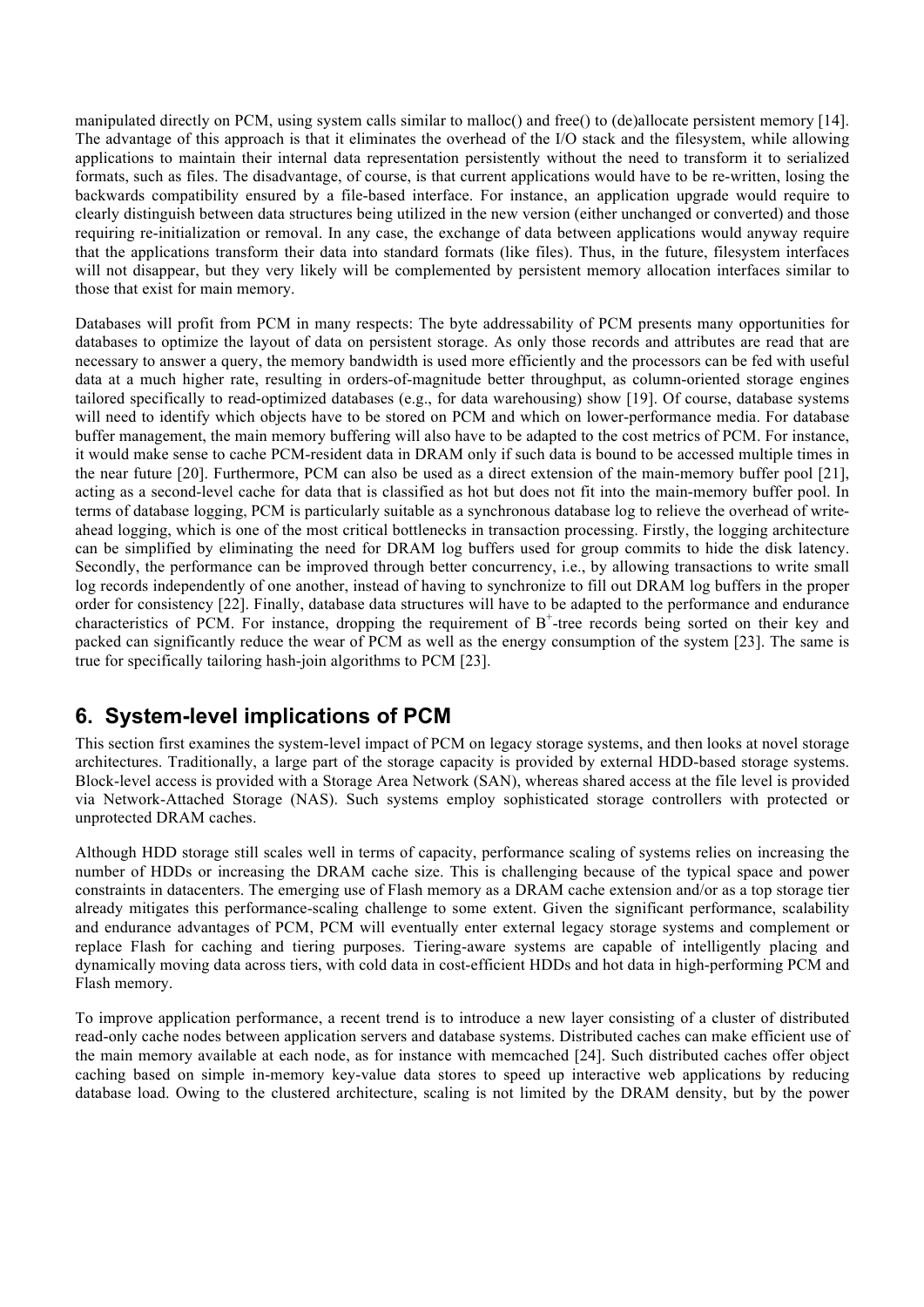consumption. PCM will enable the total size of such caches to be increased, thus further reducing the load on the back-end systems and improving the energy efficiency. In addition, PCM persistency may be exploited to turn such caches into persistent data stores, e.g., by using memcacheDB [25].

To further improve application latency, a new storage tier that extends the traditional SAN-based hierarchical storage directly into the servers is emerging. This new tier consists of distributed Direct Attached Storage (DAS) clustered in a "share-nothing" architecture, i.e., one in which the nodes do not share the directly attached storage; rather, locality properties are exploited to split data across nodes. Such systems have already been introduced using Flash-based DAS [26]. The use of PCM will enable an even better integration of this new storage tier than is possible with Flash.

Beyond the techniques described above, novel approaches are being pursued that aim at achieving a much higher level of scalability, performance, and energy efficiency than can be attained by systems that still eventually rely on HDDs. Motivated by the observation that the total amount of RAM used by popular social networking sites equals about 75% of the total size of their data, RAMCloud uses DRAM as primary storage by aggregating the main memories of thousands of commodity servers and relies on replication and backup to provide data reliability [27]. This results in an orders of magnitude improvement in terms of both I/O throughput and access latency, albeit with a comparable increase in power consumption. Other approaches use Flash memory for primary storage and thus have to deal with the intricacies of Flash management, such as out-of-place writes and wear. To this end, a new Flash translation layer was introduced in [28], whereas a log-like data store is used in [29]. However, both solutions complicate the overall system design. In all of these three examples, the transition to PCM for primary storage would substantially reduce the power consumption, increase capacity, and simplify the design.

Further disruptions at the system level may result from more subtle technology changes: Merging processing and memory chips into a single chip reduces memory latency, increases the memory bandwidth, and improves the energy efficiency [30]. Nevertheless, this approach has scaling limits because of the high power consumption of DRAM. In the future, PCM combined with 3D-stacking technologies will allow a collection of processor and PCM dies to be mounted on a single chip. By bringing processors together with non-volatile storage, many intervening levels of the storage hierarchy can be eliminated (see Section 3). In particular, so-called through-silicon vias can provide wide, low-energy data paths between the processors and the data stores. Equipped with network interfaces and onboard connectors, a cluster of such tightly-integrated processors and data stores will be particularly suitable for data-centric computing. One such proposed architecture is Nanostore [31], in which PCM makes it possible to store all data in a flat memory hierarchy that replaces traditional disk and DRAM layers.

# **7. Conclusions and outlook**

The character of enterprise and scientific workloads is shifting from being compute-centric to being data-centric, requiring low latency and high bandwidth in a diverse set of access patterns. These requirements are best addressed with in-memory computing, i.e., by more main memory that is directly accessible by processors. PCM is the prime candidate to scale main memory beyond the DRAM. The adoption of PCM for persistent main memory has certain implications on the software and hardware architecture:

- a) Synchronous writes to PCM can be used to supersede traditional optimizations for disk systems. This allows simplifications in existing implementations (e.g., file systems and persistency interfaces) and fosters the emergence of transactional memory approaches. Augmented with hardware support, transactional memory on PCM provides durability with significant performance benefits.
- b) The persistency of PCM requires measures to protect against unrecoverable system failures and consistency violations: Firstly, references to and from data structures in non-volatile memory require additional protection on the software level. Secondly, procedures such as a "clean reboot" must be explicitly tailored for PCM. Thirdly, standardized data formats for persistent data form an essential part of the software architecture. The conversion from older formats becomes an integral part of any upgrade procedure.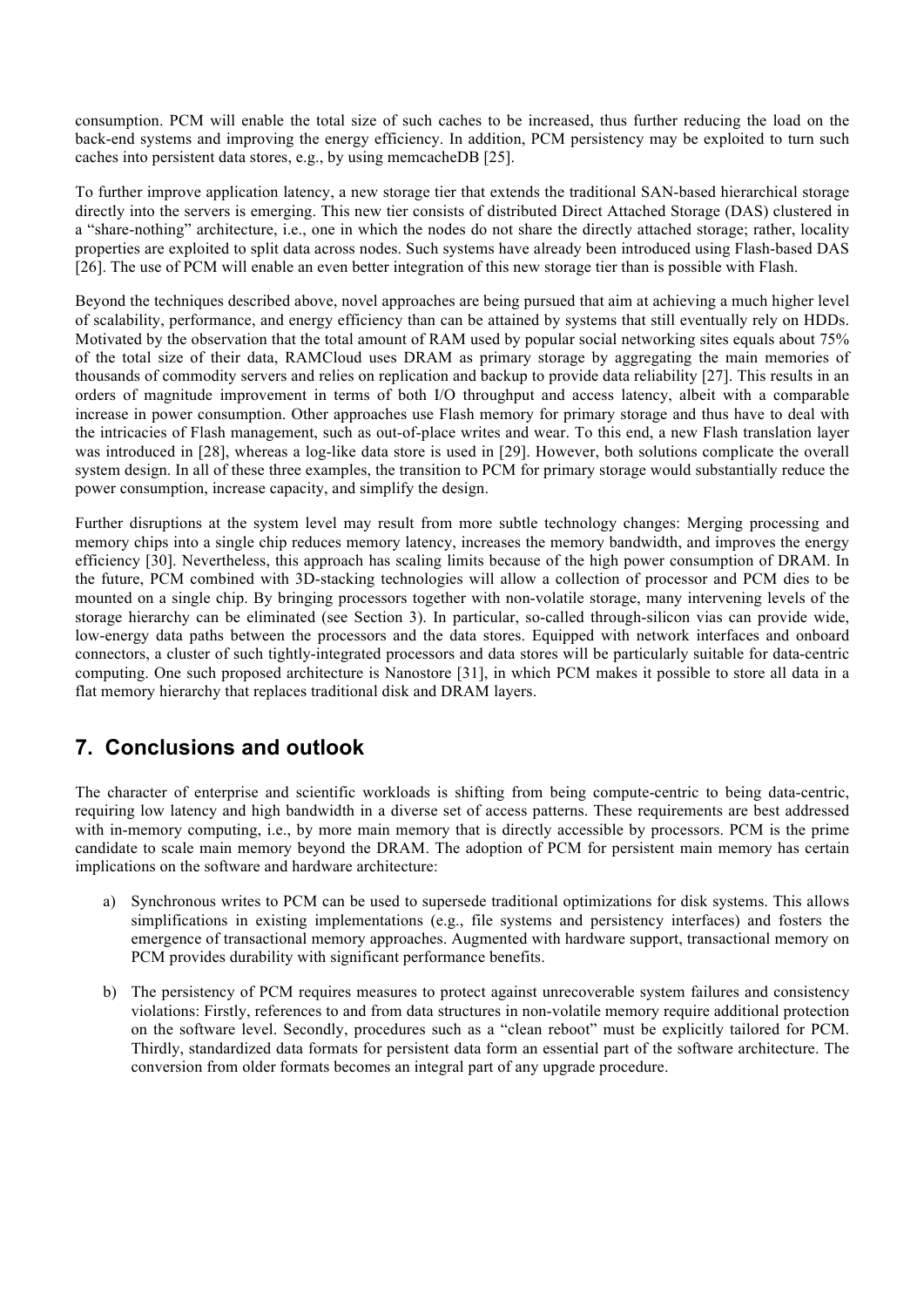c) If the content of persistent memory must be protected with encryption, the advantage of the byte addressability offered by PCM can no longer be fully exploited because of the cipher block modes used. This can be addressed with hybrid DRAM-PCM memory architectures.

When the typical dataset no longer fits into the main memory, storage subsystems are still indispensable. In the light of the increasing predominance of multi-processing environments using hundreds of cores, request streams to the storage subsystem tend to transform into random access patterns. Therefore, designers of future PCM-aware storage subsystems will have to take the following into account:

- a) Using PCM as a write cache or as a log supporting in-place updates will be necessary to alleviate the poor performance and lifetime of Flash under random writes. With PCM, in-place updates are supported, even in "logging" structures, thus eliminating the need to read multiple locations before the original page can be reconstructed.
- b) Storing the controller- and filesystem metadata on PCM will reduce the access latency and enable highgranularity mappings and statistics tracking. Because metadata is more frequently updated than data, storing metadata on PCM will also significantly reduce write amplification on Flash. As PCM is byte-addressable and persistent, it is particularly suitable for holding metadata of storage systems that are often stored and accessed in the sizes of tens to hundreds of bytes.
- c) To achieve the extremely low latency of PCM at the system level, it will be necessary to eliminate much of the overhead caused by legacy code in the I/O software stack of operating systems, filesystems and databases, e.g., by removing legacy I/O schedulers and replacing locking structures with lock-free counterparts.
- d) RAID controllers will have to be re-architected to support the latency and throughput capabilities of PCMbased devices, e.g., by using specialized chips instead of the general-purpose processors found in today's RAID adapters.

The scalability, performance and endurance advantages of PCM over other storage media, such as Flash, DRAM, and disks, will increase its impact on the overall architecture for data-intensive systems. In summary:

- a) The share of PCM-based clusters in data-intensive applications and data centers will increase. In these clusters, PCM may play a dual role as memory and storage, enabling scaling to high capacities with low latencies. Directly-attached PCM in large clusters may be used as a distributed caching layer, speeding up applications in a cost-efficient way.
- b) Alternatively, PCM may be used as a dedicated storage tier to provide low latency and high performance. Ultimately, this architecture leads to the collocation of processors with PCM for extremely high-throughput computing systems at high parallelism.
- c) In light of the proliferation of multi-core systems and the shortened distance between the CPU and the data stored on PCM, future operating systems, filesystems, and databases will need to scale very well to tens or hundreds of processing cores accessing the same data simultaneously with the lowest possible latency.

## **References**

- [1] Eleftheriou, E., Haas, R., Jelitto, J., Lantz, M., and Pozidis, H. Trends in Storage Technologies. IEEE Data Engineering Bulletin, 33(4), Dec. 2010.
- [2] Zhou, P., Zhao, B., Yang, J., and Zhang, Y. A Durable and Energy Efficient Main Memory Using Phase Change Memory Technology. Proc. ISCA, 2009.
- [3] Qureshi, M. K., Karidis, J., Franceschini, M., Srinivasan, V., Lastras, L., and Abali, B. Enhancing Lifetime and Security of PCM-Based Main Memory with Start-Gap Wear Leveling. Proc. MICRO, 2009.
- [4] Qureshi, M. K., Srinivasa, V., and Rivers, J. A. Scalable High Performance Main Memory System Using Phase-Change Memory Technology. Proc. ISCA, 2009.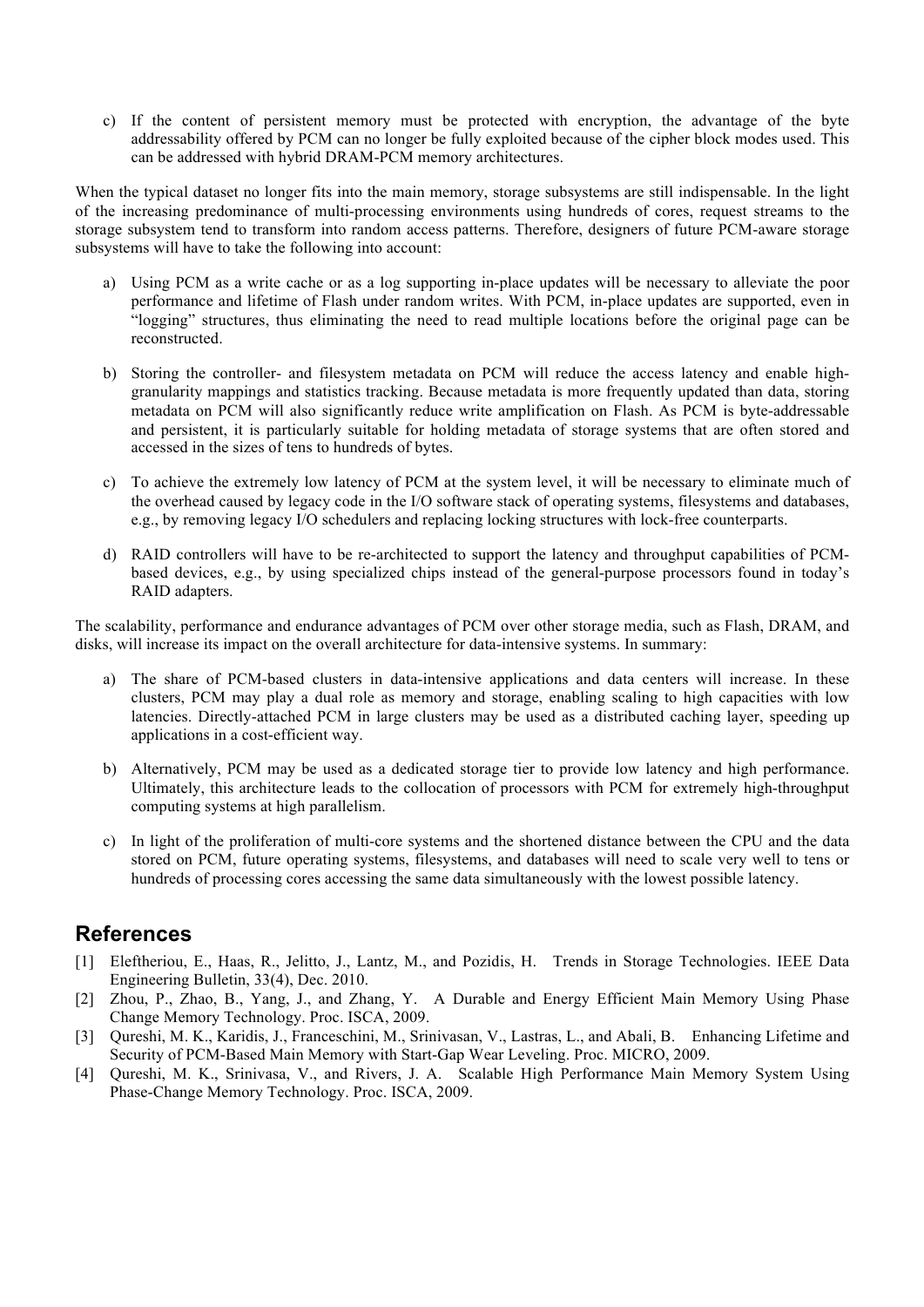- [5] Qureshi, M. K., Franceschini, M., and Lastras, L. Improving Read Performance of Phase Change Memories via Write Cancellation and Write Pausing. Proc. HPCA, 2010.
- [6] Lee, B, Ipek, E., Mutlu, O., and Burger, D. Architecting PCM as a Scalable DRAM Alternative. Proc. ISCA, 2009.
- [7] Qureshi, M. K., Franceschini, M., Lastras, L., and Karidis, J. P. Morphable Memory System: A Robust Architecture for Exploiting Multi-Level Phase Change Memories. Proc. ISCA, 2010.
- [8] Satyanarayanan, M., Mashburn, H. H., Kumar, P., Steere, D. C., and Kistler J. J. Lightweight Recoverable Virtual Memory. ACM Transactions on Computer Systems 12(1), Feb. 1994.
- [9] Biswas, R., and Ort, E. The Java Persistence API A Simpler Programming Model for Entity Persistence. http://www.oracle.com/technetwork/articles/javaee/jpa-137156.html, May 2006.
- [10] Herlihy, M., Moss, J., and Eliot, B. Transactional Memory: Architectural Support for Lock-Free Data Structures. Proc. ISCA, 1993.
- [11] Mohan, C. Repeating History beyond ARIES. Proc. VLDB, 1999.
- [12] Condit, J., Nightingale, E. B., Frost, C., Ipek, E., Lee, B., Burger D., and Coetzee, D. Better I/O through Byte-Addressable, Persistent Memory. Proc. SOSP, 2009.
- [13] Prabhakaran, V., Rodeheffer, T. L., and Zhou, L. Transactional Flash. Proc. OSDI, 2008.
- [14] Coburn, J., Caulfield, A. M., Akel, A., Grupp, L. M., Gupta, R. K., Jhala, R., and Swanson S. NV-Heaps: Making Persistent Objects Fast and Safe with Next-Generation, Non-Volatile Memories. Proc. ASPLOS, 2011.
- [15] Kim, J. K., Lee, H. G., Choi, S., and Bahng, K. I. A PRAM and NAND Flash Hybrid Architecture for High-Performance Embedded Storage Subsystems. Proc. EMSOFT, 2008.
- [16] Caulfield, A., De, A., Cobur,n J., Mollov, T., Gupta, R., and Swanson, S. Moneta: A High-Performance Storage Array Architecture for Next-Generation, Non-Volatile Memories. Proc. IEEE MICRO, 2010
- [17] Jung, J., Won, Y., Kim, E., Shin, H., and Jeon, B. FRASH: Exploiting Storage Class Memory in Hybrid File System for Hierarchical Storage. Proc. ACM TOCS, 2010
- [18] Park, Y., Lim, S., Lee, C., and Park, K. PFFS: A Scalable Flash Memory File System for the Hybrid Architecture of Phase Change RAM and NAND Flash. Proc. ACM SAC, 2008
- [19] Stonebraker, M., Abadi, D., Batkin, A., Chen, X., Cherniack, M., Ferreira, M., Lau, E., Lin, A., Madden, S., O'Neil, E., O'Neil, P., Rasin, A., Tran, N., and Zdonik, S. C-Store: A Column-Oriented DBMS. Proc. VLDB, 2005.
- [20] Koltsidas, I., and Viglas, S. Flashing Up The Storage Layer. Proc. VLDB, 2008.
- [21] Bhattacharjee, B., Mustafa, C., Lang, C., Mihaila, G., and Ross, K. Storage Class Memory Aware Data Management. IEEE Data Engineering Bulletin, 33(4), 35-40, 2010.
- [22] Fang, R., Hsiao, H., He, B., Mohan, C., and Wang, Y. High Performance Database Logging using Storage Class Memory. Proc. ICDE, 2011.
- [23] Chen, S., Gibbons, P., and Nath, S. Rethinking Database Algorithms for Phase Change Memory. Proc. CIDR, 2011.
- [24] Memcached. http://memcached.org/
- [25] MemcacheDB. http://memcachedb.org/
- [26] Fitch, B. G., Rayshubskiy, A., Ward, T. J., Pitman, M., Metzler, B., Schick, H. J., Krill, B., Morjan, P., and Germain, R. S. Blue Gene Active Storage. Proc. HEC FSIO, 2010.
- [27] Ousterhout, J., Agrawal, P., Erickson, D., Kozyrakis, C., Leverich, J., Mazières, D., Mitra, S., Narayanan, A., Rosenblum, M., Rumble, S. M., Stratmann, E., and Stutsman, R. The Case for RAMClouds: Scalable High-Performance Storage Entirely in DRAM. Proc. ACM SIGOPS 2009.
- [28] Caulfield, A. M., Grupp, L. M., and Swanson. S. Gordon: An Improved Architecture for Data-Intensive Applications. Proc. IEEE Micro, 2010.
- [29] Andersen, D. G., Franklin, J., Kaminsky, M., Phanishayee, A., Tan, L., and Vasudevan. V. FAWN: A Fast Array of Wimpy Nodes. Proc. SOSP, 2009.
- [30] Patterson, D., Anderson, T., Cardwell, N., Fromm, R., Keeton, K., Kozyrakis, C., Thomas, R., and Yelick, K. A Case for Intelligent RAM: IRAM. Proc. IEEE Micro, 1997.
- [31] Ranganathan, P. From Microprocessors to Nanostores: Rethinking Data-Centric Systems. IEEE Computer, 44(1), 39-48, 2011.